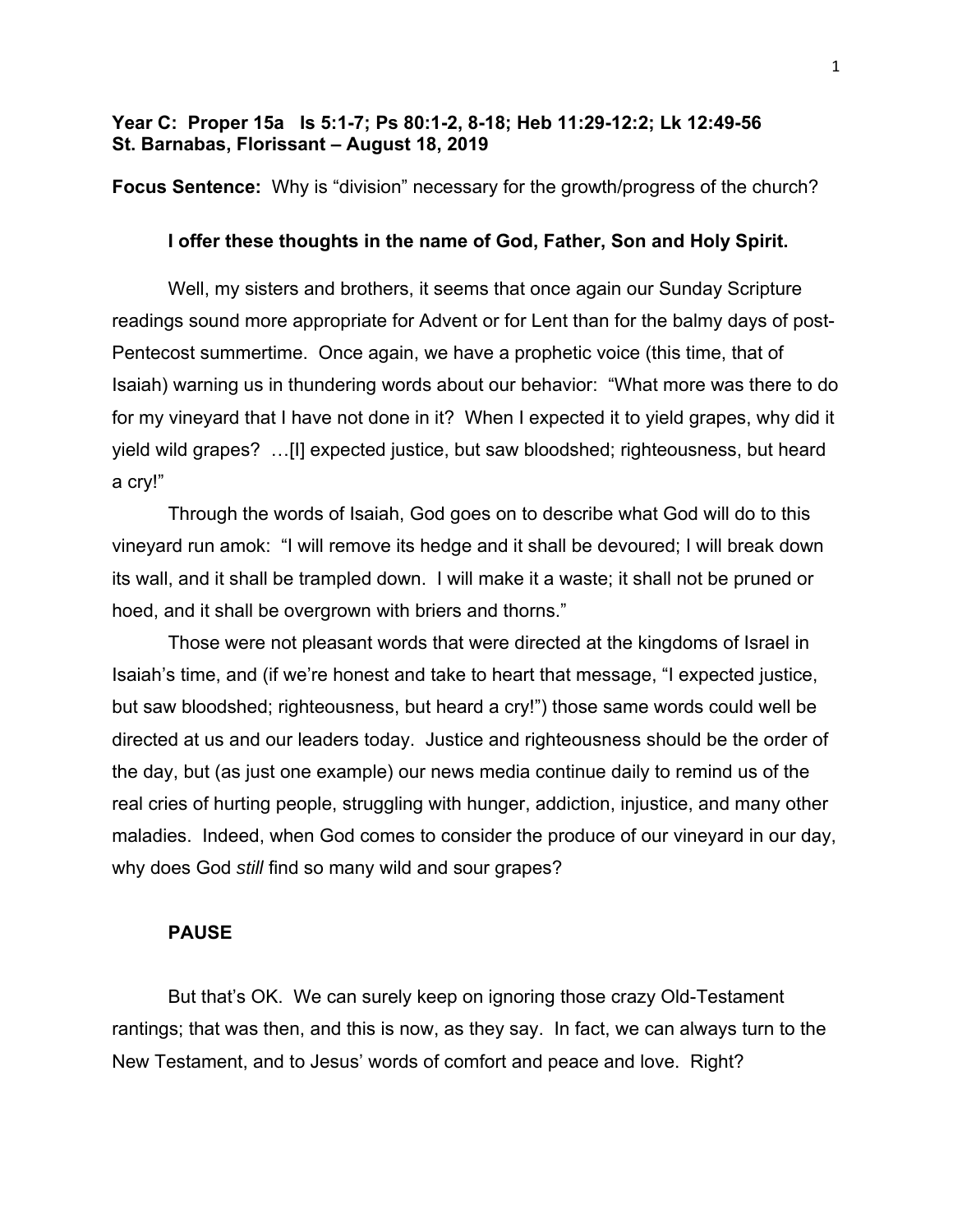Well, no, unfortunately, that's definitely not the case this morning. Our gentle Jesus, meek and mild, the Prince of Peace, *what's* he saying this morning? "I came to bring fire to the earth, and how I wish it were already kindled! … Do you think that I have come to bring peace to the earth? No, I tell you, but rather division! … five in one household will be divided, … father against son, …mother against daughter, …motherin-law against her daughter-in-law."

And we can yet again turn to the day's news reports. Whether it be in the halls of Congress, or in our own community, there certainly is division, and father is literally divided against son, mother against daughter. And we shudder to hear those other words of Jesus, "You hypocrites!", when we consider how we ever let things get so bad in the first place.

…..Well, thanks, Jesus for those words of comfort this morning!

## **PAUSE**

I'm sure you'll hear me say this more than once, but my favorite Christian writer, Frederick Buechner, likes to say, "The Gospel is bad news before it is good news." (*Telling the Truth*, p. 7) Bad news, because we don't want fire or division in our lives. We want peace on this earth. And our own *Book of Common Prayer* reminds us, in the Catechism on p. 855, that the ministry entrusted to us at baptism is to "carry on Christ's work of reconciliation in the world." Reconciliation sure doesn't sound like fire or division should be involved.

## **PAUSE**

OK, then, let's take a different look at these harsh words of Jesus this morning, and just what they might actually mean in the carrying out of this ministry of reconciliation. Reconciliation is really about relationships, isn't it? Restoring to wholeness relationships that have been broken for various reasons, isn't it? Reconciliation is the healing of those divisions Jesus is talking about, right?

# **PAUSE**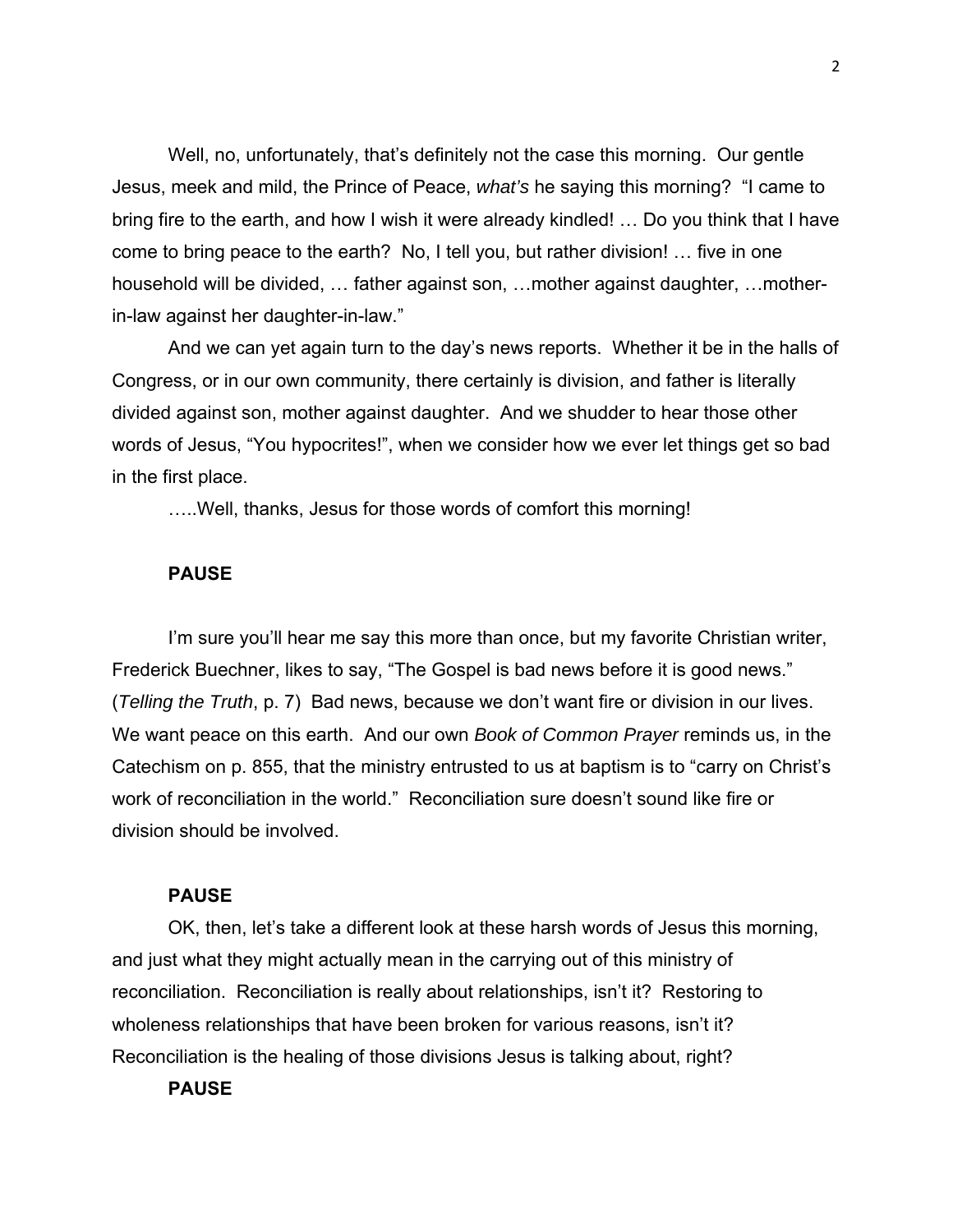Interestingly though, if you think about the dynamics of the church, don't you find a recurring pattern? The church brings different kinds of broken people together, reconciling them to God and to each other. We could go all the way back to Jesus sitting down at dinner with tax collectors and prostitutes and other so-called sinners. Lots of reconciling going on at those dinners. But what was going on at the very same time? Division! The scribes, the Pharisees, and other good religious folk becoming divided and arguing about the scandal of Jesus eating with those no-goods.

## **PAUSE**

And I guess that, unfortunately, it's always been like that. One group of people is reconciled with one another, they come together for mutual support, get comfortable in their "reconciled" situation, and then they're upset when some new group of outsiders comes along looking for reconciliation and relationship within the church.

# **PAUSE**

Today, it's not Pharisees and tax collectors, but rather the "good" church folks and maybe, on the other side, the gay community, for example. Reconciliation and healing are followed later by still more (and different) division. I remember that, when the Supreme Court ruled to legalize same-sex marriage, a decision was made to ring the bells downtown at Christ Church Cathedral. One group of folks down there felt reconciled and healed, while a different group within the congregation felt betrayed and divided.

#### **PAUSE**

There's always risk involved in reaching out to any group of outsiders and inviting them to join the "insiders." And sometimes that risk results in division among the current members of the congregation. That risk, though, is what Jesus seems to be always urging us to undertake, and (today) Jesus reminds us that the ensuing division is precisely what might result. And just maybe we aren't doing things "right" when there isn't some (healthy) division.

# **PAUSE**